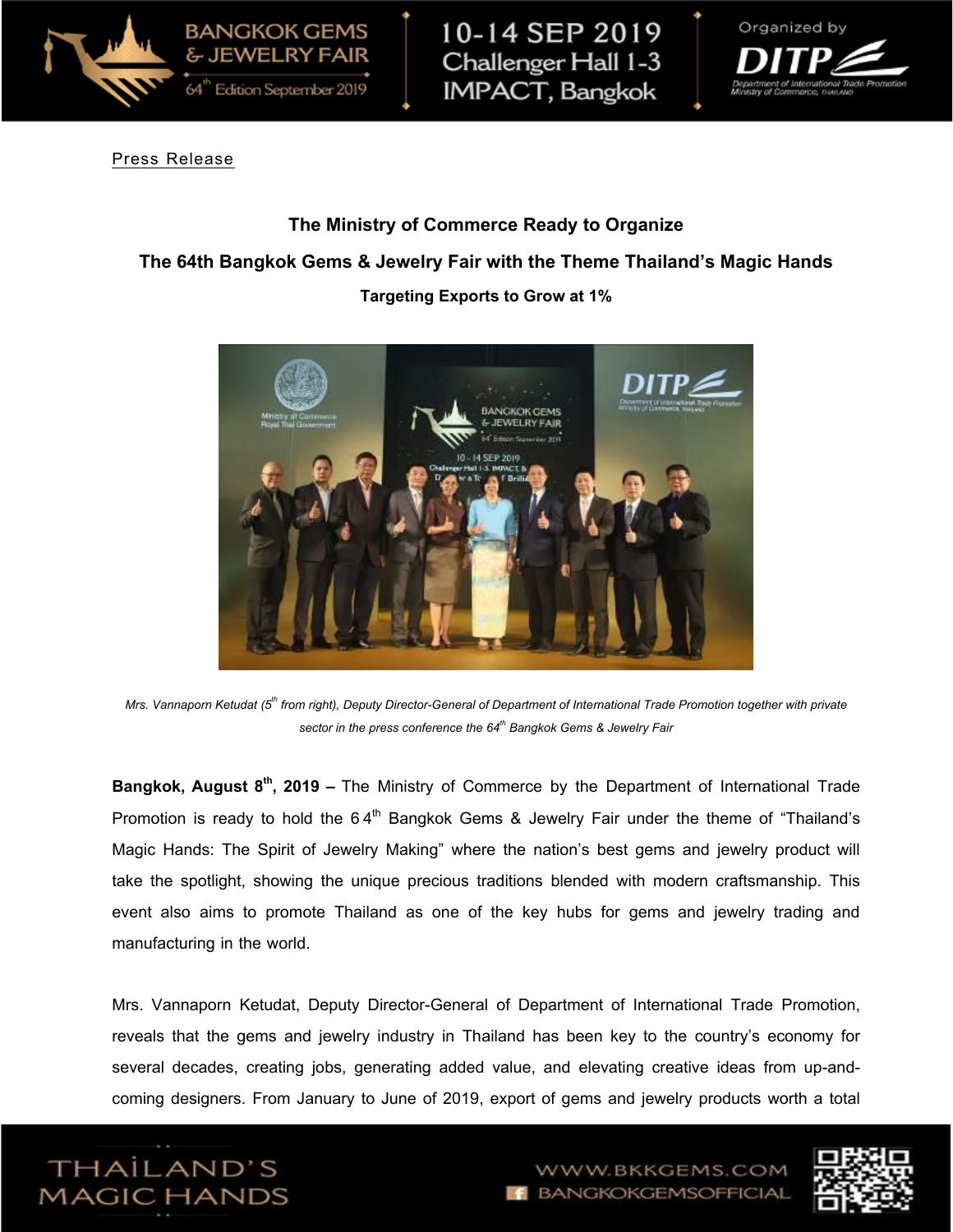

# 10-14 SEP 2019 Challenger Hall 1-3 **IMPACT, Bangkok**



of 7,245.63 million US dollars which grew 15.20% compared to the same period last year. Although the industry has been affected by the global economic situation and trade war from the main trading partner countries.



**BANGKOK GEMS** & JEWELRY FAIR

Edition September 2019

"The Bangkok Gems and Jewelry Fair is an important mechanism that has played a part to maintain and expand the existing and adding new markets as well as restoring the old market of Thai gem and jewelry industry, according to the policy of the Deputy Prime Minister and Minister of Commerce. BGJF is an important platform to promote both large and small Thai businesses as well as Small and Medium Enterprises who are looking to export their products, carry out trade negotiations, and meet partners from Thailand and other countries. Most importantly, the fair is a great opportunity for up-and-coming jewelry designers to express their creativity and talent through unique jewelry that demonstrates to international

buyers that Thailand is truly a source for quality jewelry products."

In order the drive the promotion of Thailand's gems and jewelry industry in overseas markets, the Department of International Trade Promotion has been organizing the "Thailand's Magic Hands: The Spirit of Jewelry Making" campaign that showcases the uniqueness of Thailand's gems and jewelry products that have been made by talented craftspeople and the new generation of designers with creative ideas. These characteristics have been passed on through the generations of Thailand's tradition of jewelry crafting.

At the 64th Bangkok Gems & Jewelry Fair, over 900 exhibitors will be displaying their products and services in an area of over 1,900 booths. The DITP anticipates that over 20,000 visitors from 130 countries will be at the event.





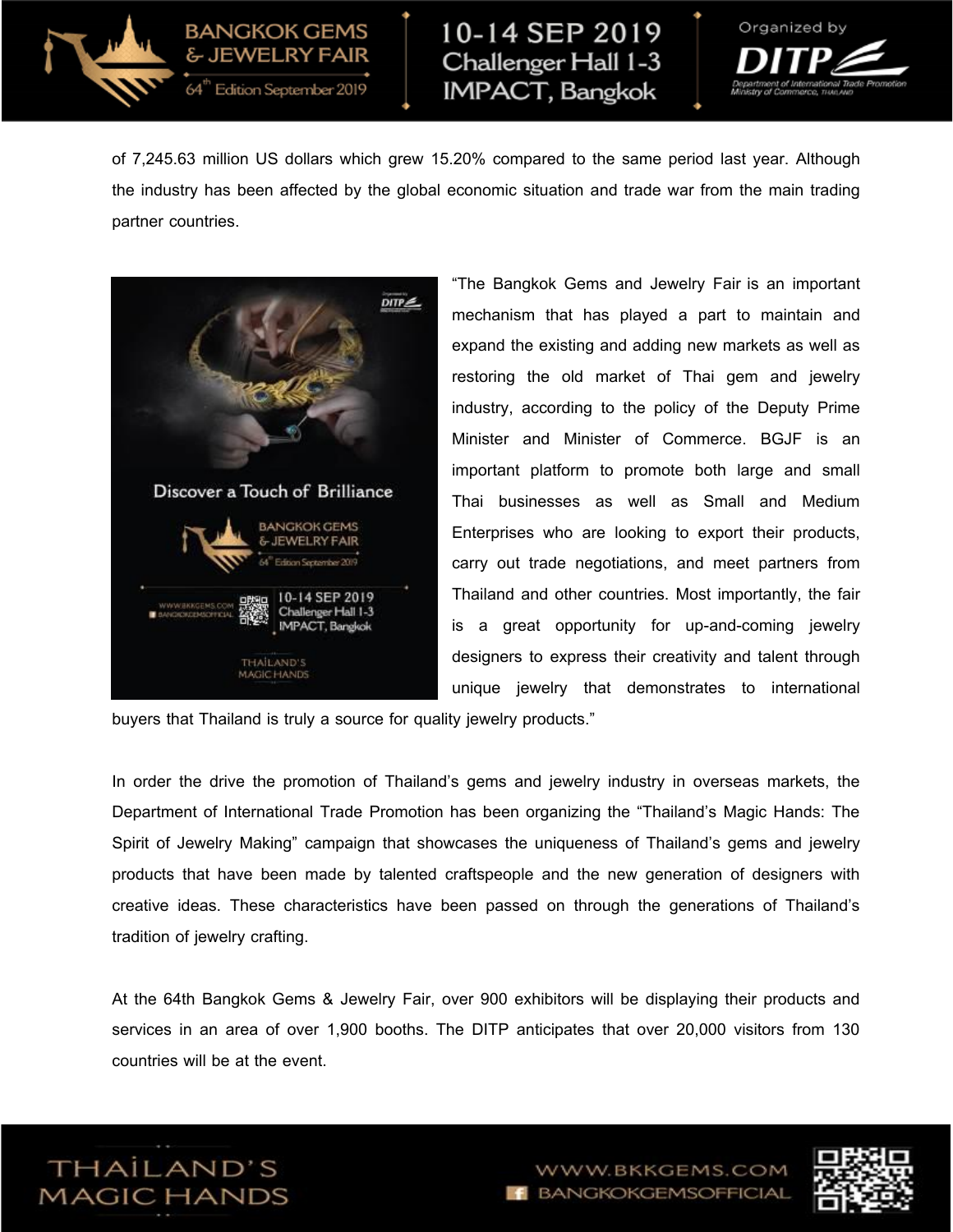**BANGKOK GEMS** & JEWELRY FAIR



Edition September 2019

## 10-14 SEP 2019 Challenger Hall 1-3 **IMPACT, Bangkok**





*Press Conference Fashion Show: Jewelry Courtesy by Prima Gold by Pranda Jewelry, Beauty Gems, Der Mond, Taevika by K&N Gems, Meng Seng Pearls Costume Courtesy: Pattarat*

Moreover, at the Bangkok Gems & Jewelry Fair, creative and innovative products will be on display in several exhibitions, from The Niche Showcase, where jewelry targeting niche markets are featured; The New Faces, exhibiting products from SMEs across the country; The Jewellers, highlighting products from designers who have joined the DITP's jewelry development program; and the Innovation and Design Zone, where Thai entrepreneurs showcase exceptionally innovative products. The highlights include seminars and workshops on interesting topics, such as the penetration of gem and jewelry products, branding in the digital era, tips for the sustainable success of major jewelry brands, etc.

In addition, the total export of gems and jewelry in the first six months of 2019 (January-June) was 7,245.63 million US dollars, an increase of 15.20%. When excluded unwrought gold, valued at 3,848.72 million US dollars, decreased by -0.45%. Products that are still expanding well including gemstones (gemstones and pearls), jewelry made of precious metals, imitation jewelry. Major export markets are Hong Kong, the United States, India, Germany, Switzerland, respectively. In the year 2019, DITP has set the target of gems and jewelry export at + 1%.



WW.BKKGEMS.COM BANGKOKGEMSOFFICIAL

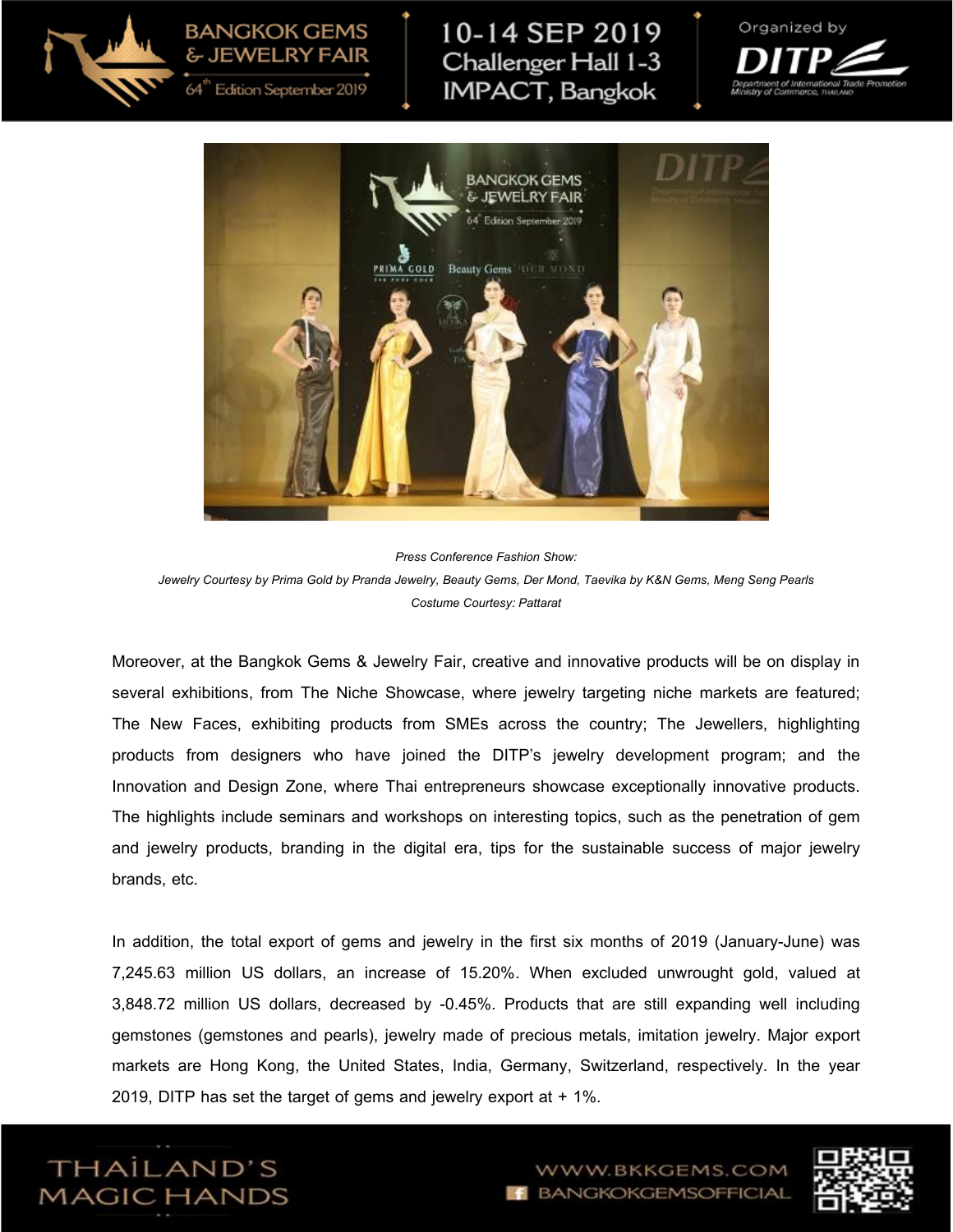**BANGKOK GEMS** & JEWELRY FAIR

Edition September 2019



10-14 SEP 2019 Challenger Hall 1-3 **IMPACT**, Bangkok





*Press Conference Live exhibition:* 

*Jewelry Courtesy by Beauty Gems, Duang Kaew Jewelry, Dhanu Art, Taevika by K&N Gems, Karen Silver Design* The 64th Bangkok Gems and Jewelry Fair is set to be held on September 10- 14, 2019 at Challenger Halls 1, 2 and 3 at IMPACT Muang Thong Thani. For more information and registration, visit [www.bkkgems.com](http://www.bkkgems.com/) or call 1169 DITP Hotline.

## ------------------------------------------------------------------------------------------

Bangkok Gems & Jewelry Fair (BGJF) is one of the world's most renowned and longest-celebrated gems and jewelry trade fair in the industry. Organized on a biannual basis by Thailand's Department of International Trade Promotion (DITP), Ministry of Commerce, in February and September, the Bangkok Gems & Jewelry Fair is regarded as a significant trading arena where all key players in the global gems and jewelry business can achieve their purposes of sourcing, trading, networking.

#### **For more information, please contact:**

Department of International Trade Promotion, Office of *Lifestyle* Trade Promotion, Suchira Panchana Tel. 062-404-1565 Napalai Praibeung Tel. 02 507 8405 Email: [prbkkgems@gmail.com](mailto:prbkkgems@gmail.com)

Asialife Media (Thailand) Co., Ltd. Natthineethiti (Nikki) Phinyapincha Public Relations Division 2019 Bangkok Gems & Jewelry Fair Tel 061-527-6999 Website: [www.bkkgems.com](http://www.bkkgems.com/) Facebook: Bangkokgemsofficial



WWW.BKKGEMS.COM BANGKOKGEMSOFFICIAL